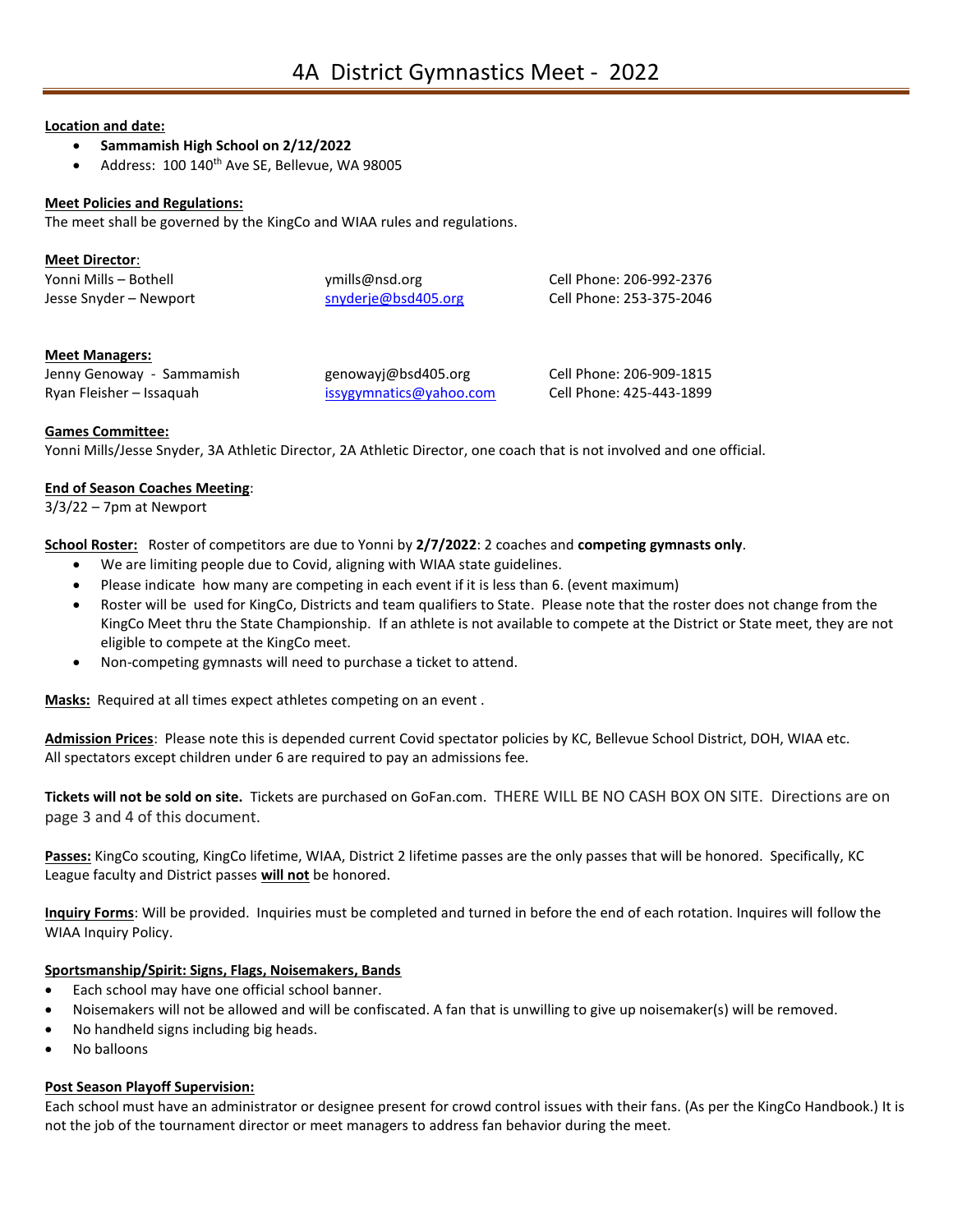**Medical and Athletic Training**: **Medical and Athletic Training**: There will be a trainer on site for all sessions. Each school needs to provide their own tape and pro wrap. Please bring your training kits.

**Equipment:** Here is a list of the meet equipment that will be available besides the mats at each rotation.

- Folding vault safety zone folding
- Small sting mats
- RO entry mat (rectangle)
- 8 in for each event-yes
- 4 in for any event-yes
- 20cm vault landing mats
- Panel mats for spotting

**Music:** Each school will provide their own music in an MP3 format. No CDs.

**Rotations:** Rotations will be emailed the week of the KingCo meet.

**Entries:** Each school can compete a max of 6 athletes per event.

**Meet Format**: Warm up four events downstairs. Compete upstairs with a timed one touch.

**Allocations:** To State from District #2/#8:

• 2 teams 3 AAs 8 Individuals

**Crowd Control:** The floor is limited to athletes competing. Athletes that are not competing need to be in the stands.

**Belongings:** Sammamish High School in not responsible for the safety of belongings. Athletes need to keep belongings with them. Please have the girls limit what they bring – no blankets, pillows, extra bags, extra backpacks etc.

**Photographers** are not allowed on the competition floor. They need to be in the stands and no use flash photography. All photographers must have WIAA approved media credentials and they must be visible.

**Time Schedule:** Specific time schedule will be sent out with the draw the week of 2/7.

| <b>Session</b> | <b>Classification</b> | Warmup            | <b>March out</b> |
|----------------|-----------------------|-------------------|------------------|
| 1              | 4А                    | $1:15$ PM         | $2:45$ PM        |
| $\mathcal{P}$  | 4А                    | $2:45$ PM         | $4:15$ PM        |
| 3              | 4А                    | $4:00 \text{ PM}$ | $5:45$ AM        |

**Awards:** Competitors only will sit with team. Teams will be social distanced. Masks required.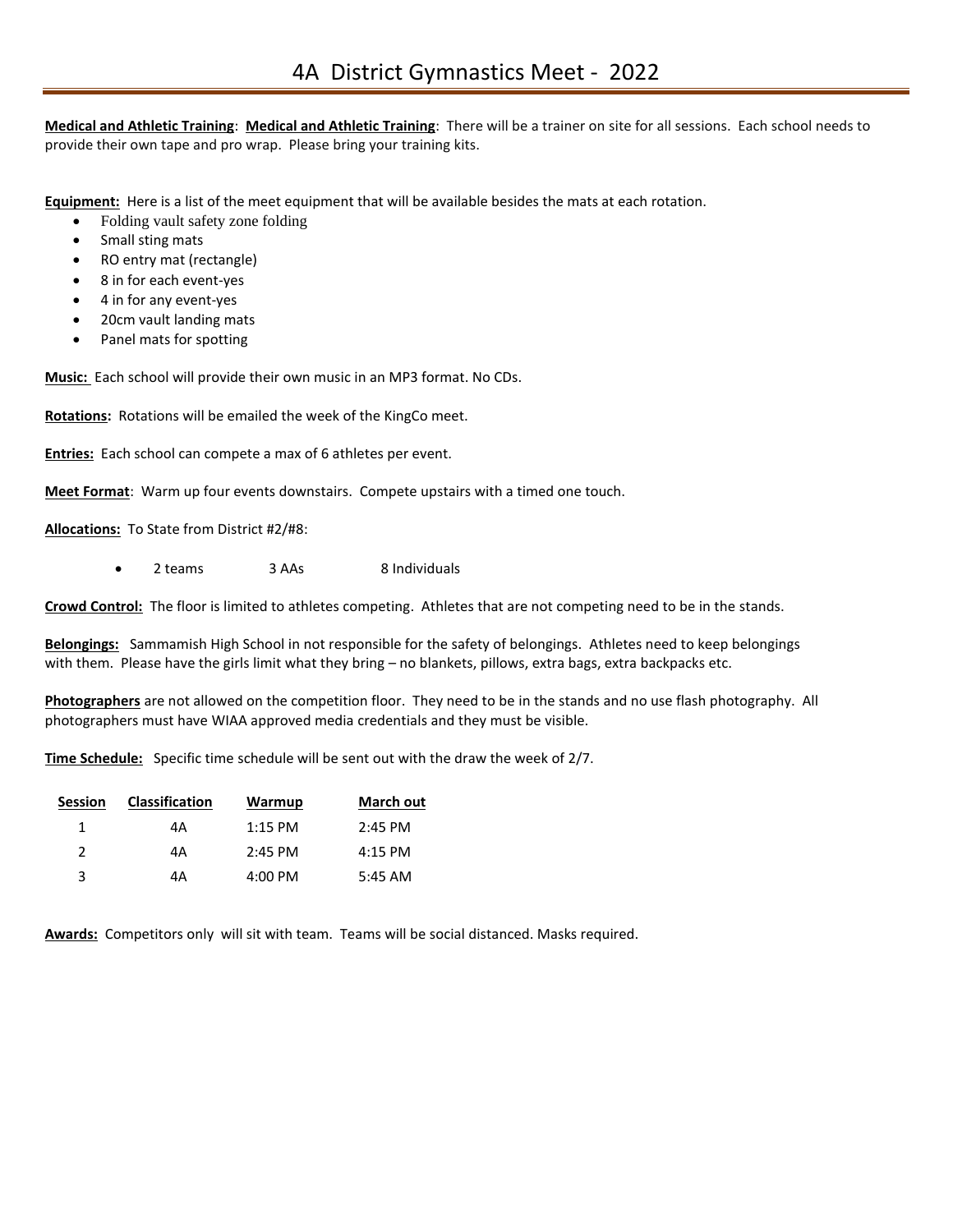### **BUY TICKETS** Е N a sa n

USE THE QR CODE BELOW. OR VISIT **GOFAN.CO** & SEARCH **SEA-KING DISTRICT 2** 



# **GOIFAN**' EXPERIENCE PURCHASE